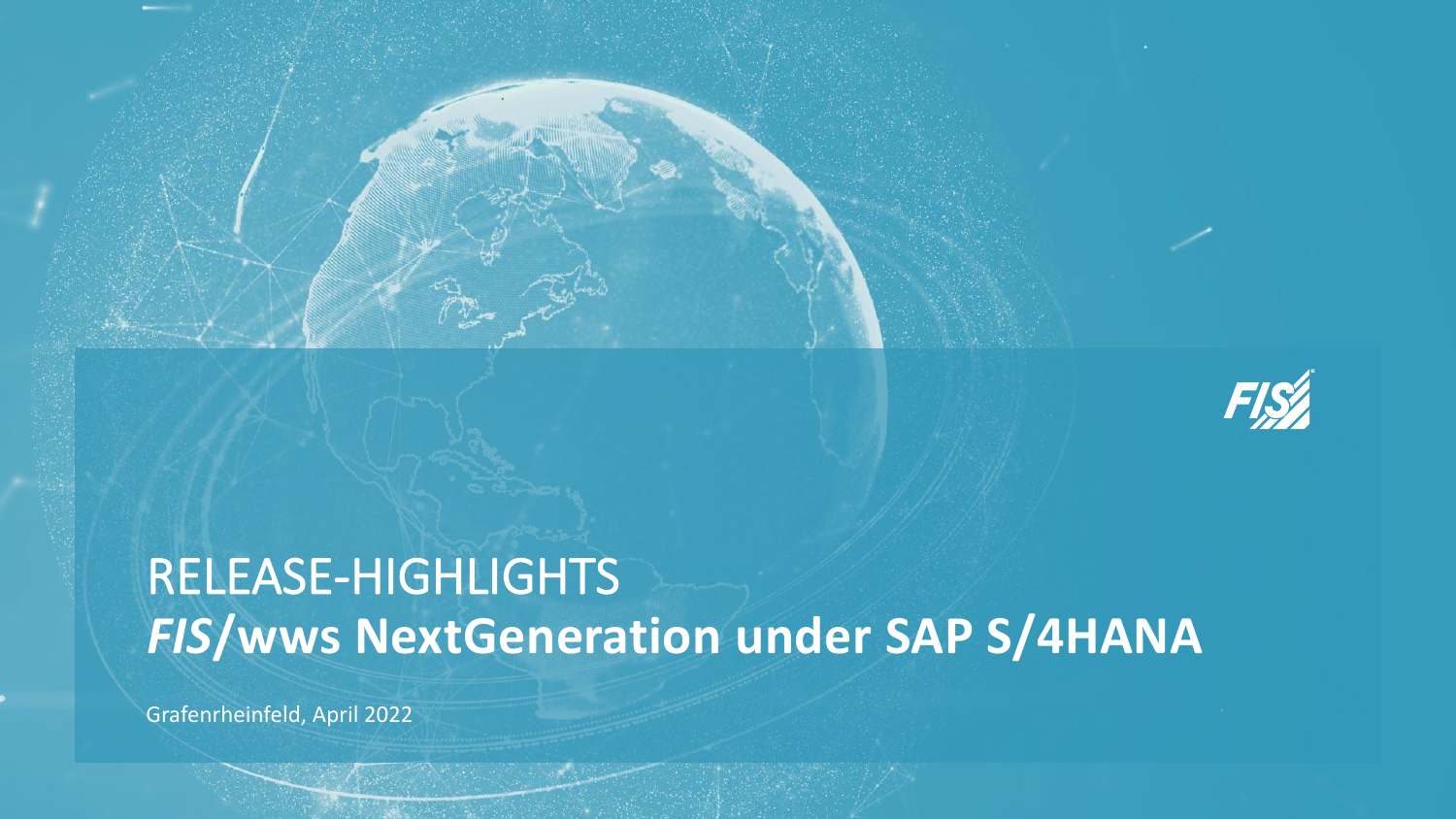# **RELEASE-HIGHLIGHTS** *FIS***/wws NextGeneration NOTE**

The specifications and information by FIS Informationssysteme und Consulting GmbH contained in this document are without obligation and non-binding. The information represents an extract and reflects the current status. FIS expressly reserves the right to make subsequent changes to these specifications and information.

The specifications and information in this document represent confidential information of FIS and must be kept secret by the receiver. In particular, the passing on of these specifications and information to third parties is prohibited.

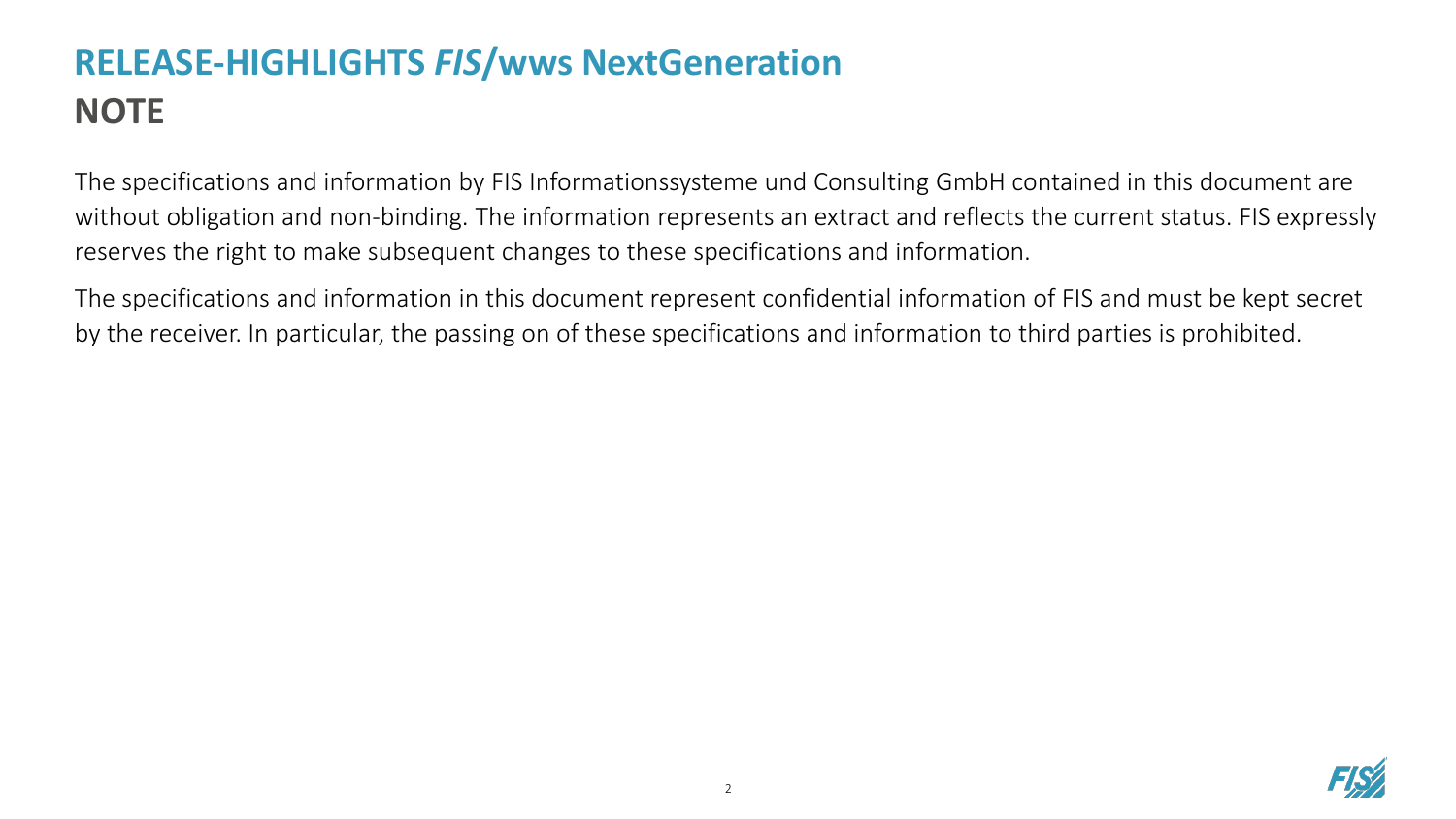## **RELEASE-HIGHLIGHTS** *FIS***/wws NextGeneration THE APPLICATION AND ITS BENEFITS**

*FIS*/wws NextGeneration (NG) is the industrial solution for technical wholesale and compound groups based on SAP S/4HANA. To meet the requirements of this industry sector, we have particularly optimized and amended functions in Sales and Distribution as well as in Purchasing and Procurement within SAP Operations. As a specialized provider, we deliver numerous wholesale-specific additional functions that complement the SAP standard version.

The industry-specific configuration of *FIS*/wws NG reduces adjustment efforts and implementation time. *FIS*/wws NG used in combination with SAP S/4HANA is the optimum support for technical wholesale business processes. Since 1996, *FIS*/wws has permanently been further developed and is currently used by more than 35,000 SAP users.

#### Your benefits:

- Shorter processing times than in the SAP standard system
- High functional scope due to numerous additional functions
- Easy handling
- High productivity
- Field-tested solution
- Modern and open architecture
- Sustainability, independency, scalability
- Possibility of exerting influence within the user association

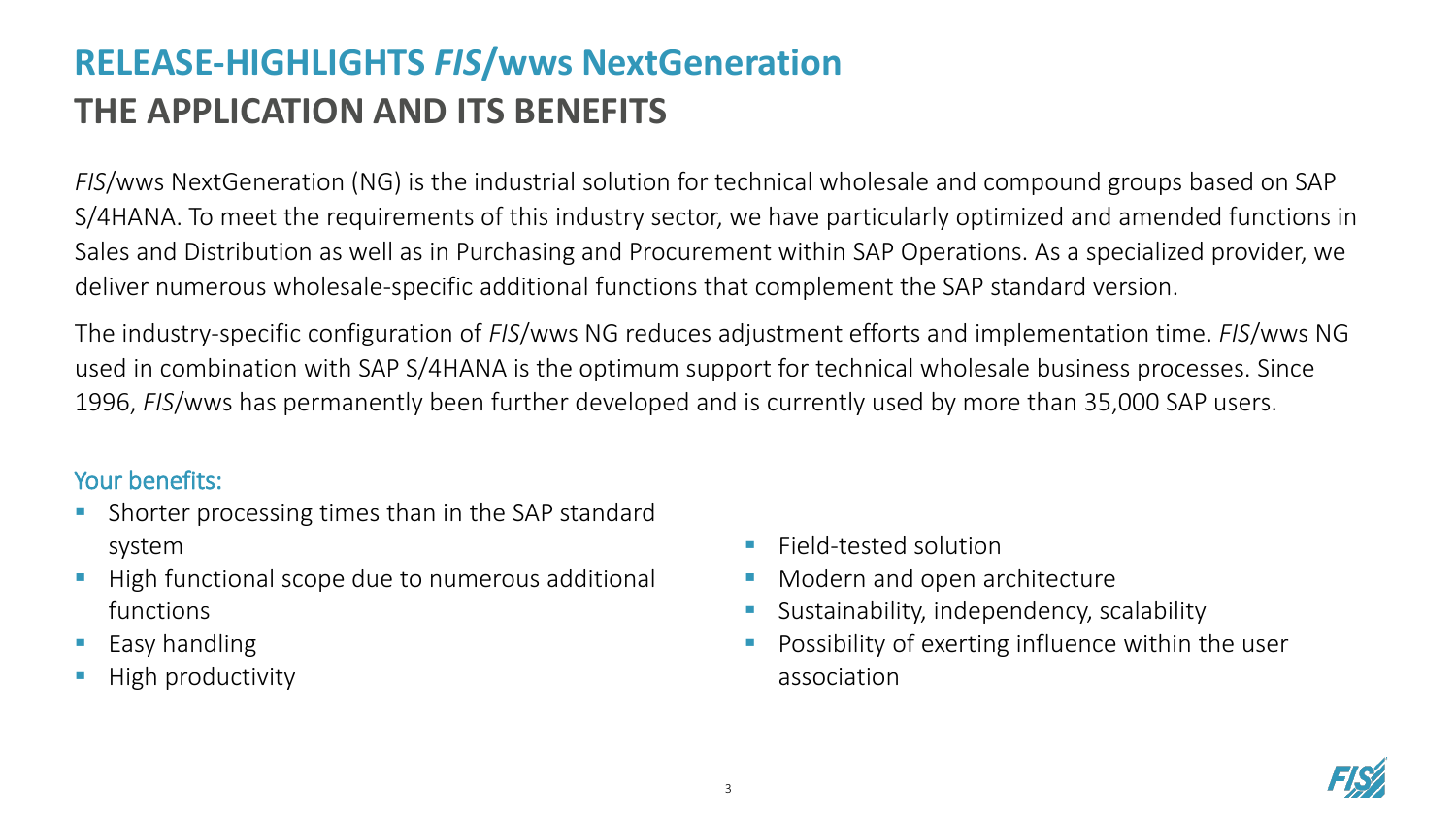### **RELEASE-HIGHLIGHTS** *FIS***/wws NextGeneration**

#### **2022/Q1 – Latest Innovations**

#### General information

▪ Delivery of *FIS*/wws Release 2021 – Feature Pack Stack Initial Stack

Delivery of *FIS*/wws NG 2021/08 (based on SAP S/4HANA 2021 Initial Shipment Stack)

#### **• Delivery of Fiori roles**

For daily use in the business areas of finance, controlling, purchasing, sales and distribution and logistics, relevant transactions can be called as tiles in the Fiori Launchpad.

#### Enhancement and optimization

#### ▪ Functions by integrating *FIS*/wws in SAP embedded EWM

- Goods receipt mail for postings in SAP EWM (transfer posting to storage location, stock in quality inspection to unrestricted-use stock)
- SD document update for postings in SAP EWM (transfer posting to storage location, stock in quality inspection to unrestricted-use stock)
- Enhancement of the route planning monitor (e. g. by further status fields)

#### **• Presentation of different profit margins in SD documents**

For supporting the price determination, multiple profit margins can be calculated and included according to individual rules. Depending on the setting, other purchase conditions (e.g. gross vendor price, incl./excl. basic discount, incl./excl. quantity discount, incl./excl. freight costs) are used as a basis for profit margin calculation in SD documents.

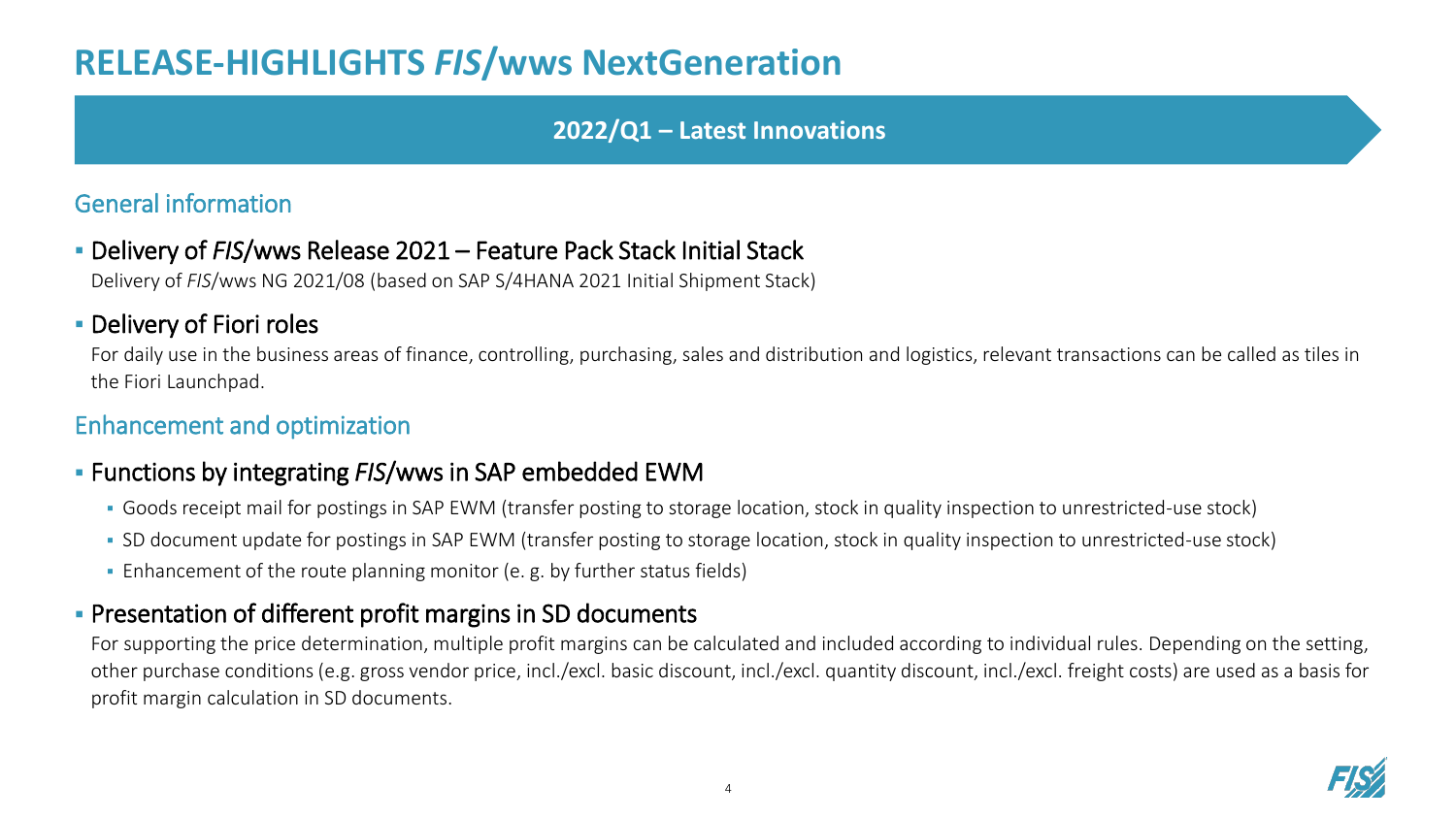### **RELEASE-HIGHLIGHTS** *FIS***/wws NextGeneration**

#### **2022/Q1 – Latest Innovations**

#### ▪ *FIS*/cash enhancement by payment service provider PayPal

Payments via PayPal can be managed in *FIS*/cash. In case of returns, payments can be posted back to the customer's PayPal account via a separate returns document type.

#### **EXECT** Adding of attachments during document creation

Due to the print function, attached documents can also be output via mail dispatch when SD documents are created.

#### **.** Individual composition of SD document data

In the new "ALV" tab, the overview of SD document data can be composed individually. Documents can be filtered and sorted, data can be exported to Excel or the service level can be simulated for instance. Furthermore, a traffic light display supports the user. This enables a fast and uncomplicated research especially for comprehensive quotations or orders.

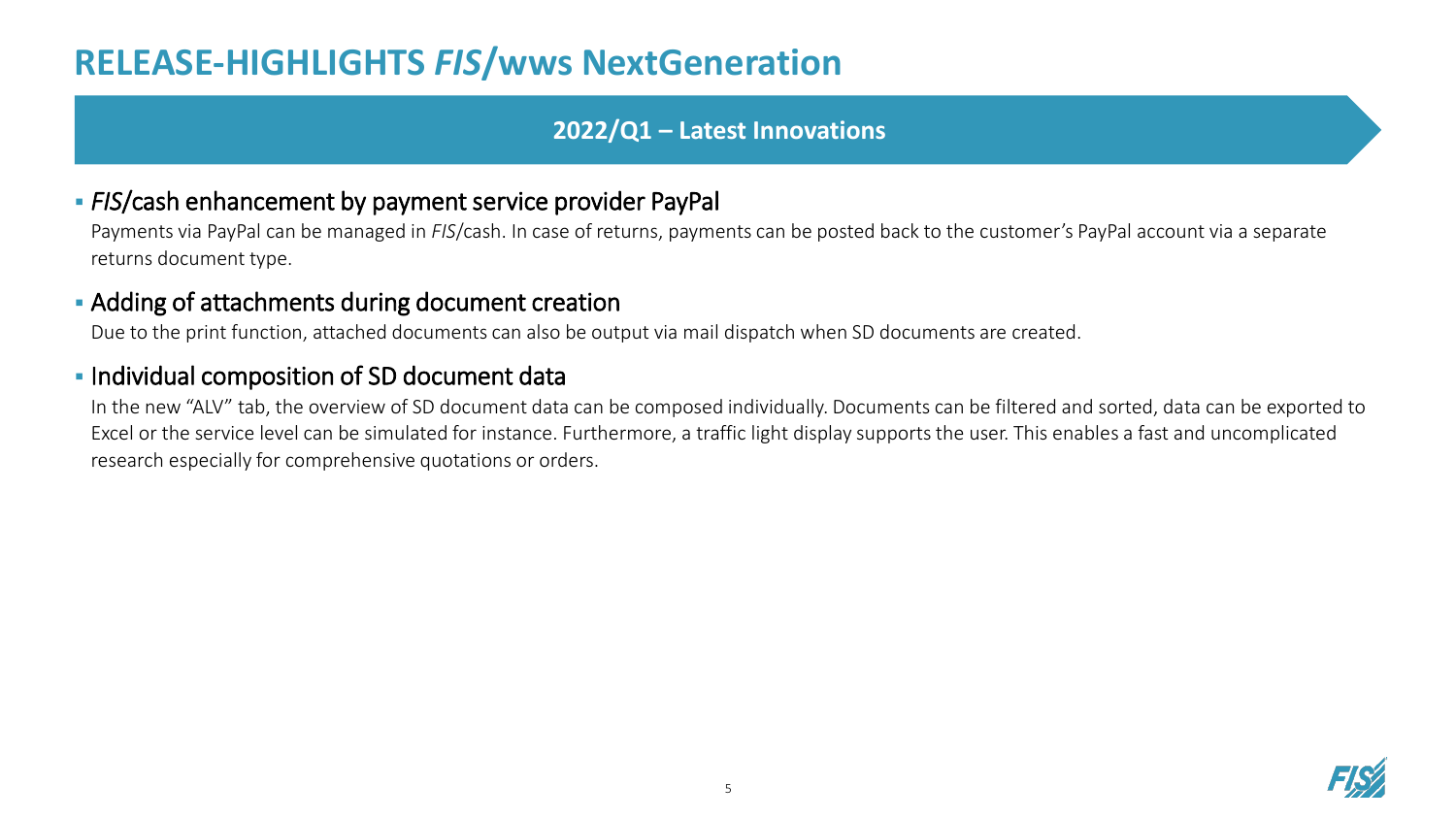### **RELEASE-HIGHLIGHTS** *FIS***/wws NextGeneration**

#### **2022/Q1 – Latest Innovations**

#### **• FIS/wws Fiori Customer Analysis App**

This app displays relevant customer data at a glance (sales volume data, credit data, profit margin). The data can be graphically displayed at material group level for instance - in the course of a year or in comparison to previous periods.

#### **- FIS/wws Fiori Object Monitor App**

This app can be used to analyze object data (e. g. object volume, object status, object items, object documents).

#### **Enhancement of optimized rescheduling**

Update of the document table not only for articles posted in the goods receipt, but also in the following cases:

- Order item is canceled
- Order item is deleted
- **Order quantity is reduced**

#### **Enhancement of DPD Web service 4.4**

The current DPD Web Service Version 4.4 has been integrated.

#### **Enhancement of cash desk safety regulation**

Permanent adjustment to statutory provisions within the cash desk safety regulation.